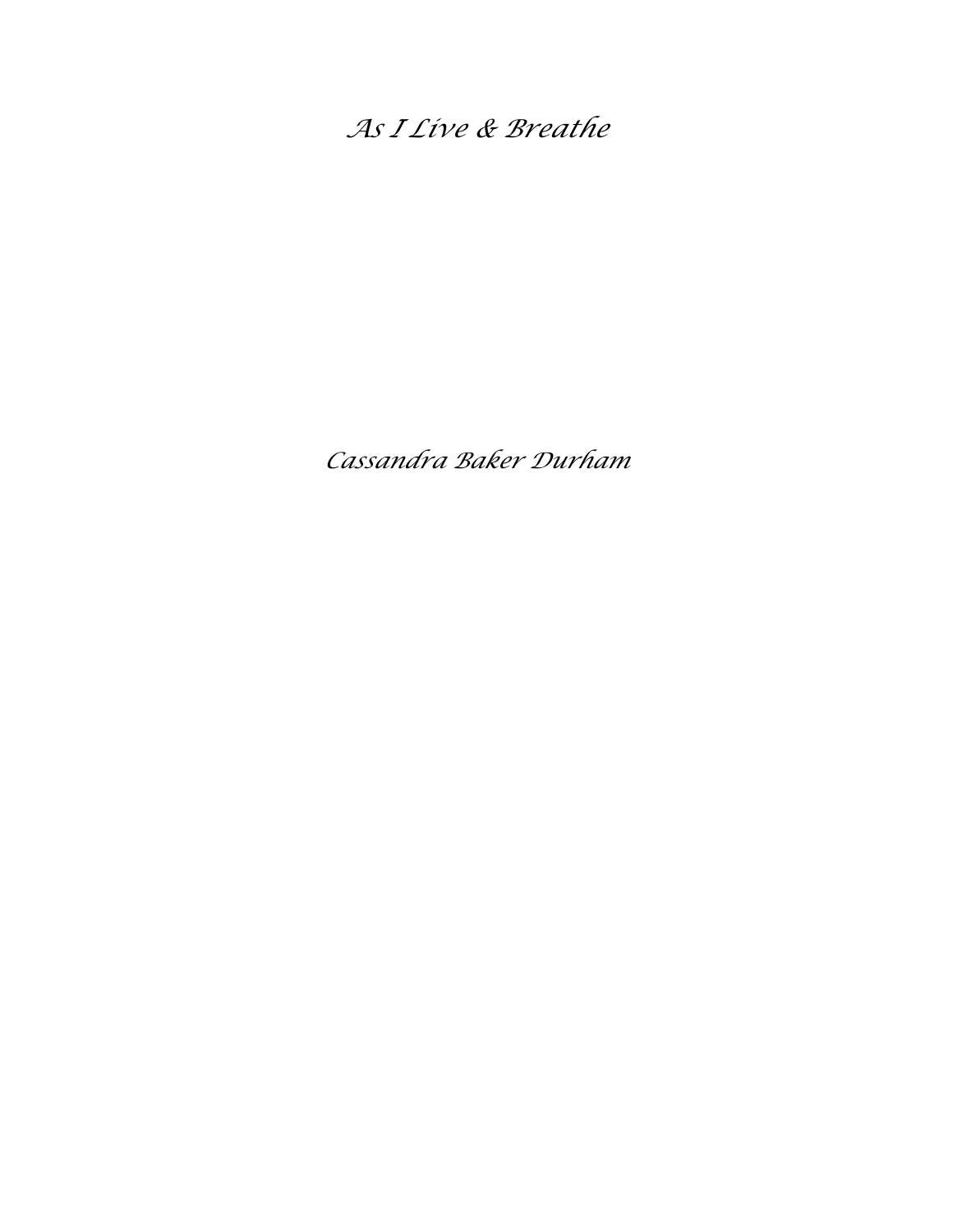### *Cassandra Baker Durham*

Copyright © 2014 by Cassandra Baker Durham

All Rights Reserved. First Edition

No part of this publication may be reproduced, stored in a retrieval system, or transmitted in any form by any means, electronic, mechanical, photocopy, recording, or otherwise, without prior written permission of the publisher or author, except for brief quotations in critical review articles.

Unless otherwise indicated Scripture Quotations are taken from the Holy Bible King James edition.

#### **Disclaimers:**

This story is a work of fiction. Names, characters and incidents are products of the author's imagination and are used fictitiously. Any resemblance to actual events, locales, organization or persons, living or dead is entirely coincidental.

Please be advised this book contains sensitive content and may not be appropriate for those under the age of 18.

Cover Design: Cheryl @ccrbookcoverdesigner.com

Published by; Salt, Light and Witnesses Publishing Post Office Box 1866 High Point, NC 27261 [www.saltlightandwitnesses.com](http://www.saltlightandwitnesses.com/)

ISBN: (10)1502370298 (13) 978-1502370297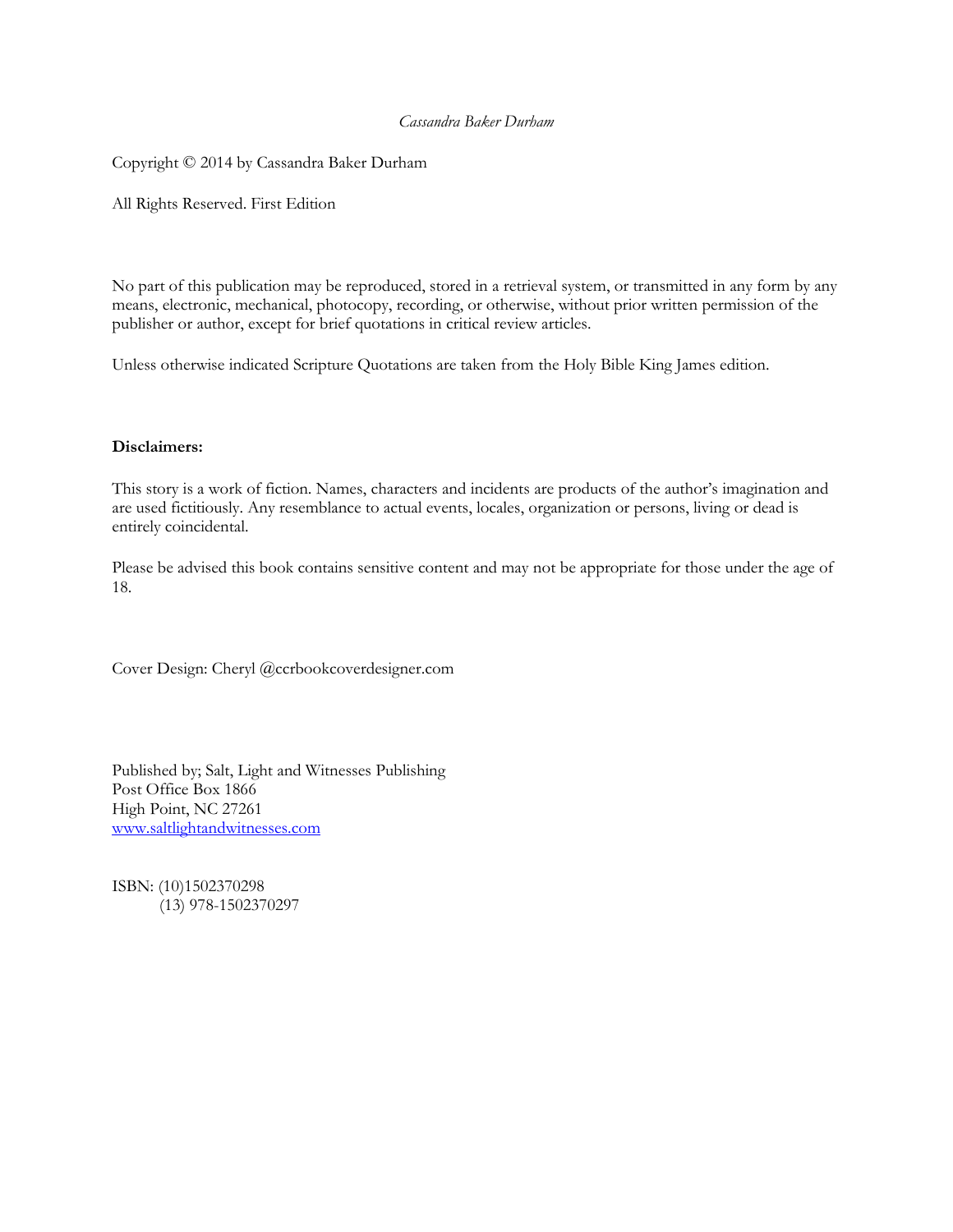## **Acknowledgements**

I absolutely have to give all the glory, honor and praise to God. It is from Him that all blessings flow. Besides without Him, I would be nothing.

To my parents, I love you to life!

To my children, hang on in there, it will be greater later!

To Apostle Louise Baker, Senior Pastor of Temple of Prayer, Praise and Deliverance, and church family thank you , thank you, thank you for teaching me, leading me and guiding me through the examples you set each day on Kingdom living.

To Pastor Tacuma Johnson and Dr. Michelle Johnson, and the real Alabaster Woman Ministries [www.alabasterwoman.com](http://www.alabasterwoman.com/), and my Greater United Baptist Church Family, thank you for your love, encouragement and support. "I AM A FIERCE WOMAN!

To Chyta Curry thank you for taking my ugly baby and washing and combing her hair. You rock as an editor.

To the readers, thank you for your support. It is greatly appreciated! Feel free to reach out to me on facebook, twitter or by email at cassdurham2012@gmail.com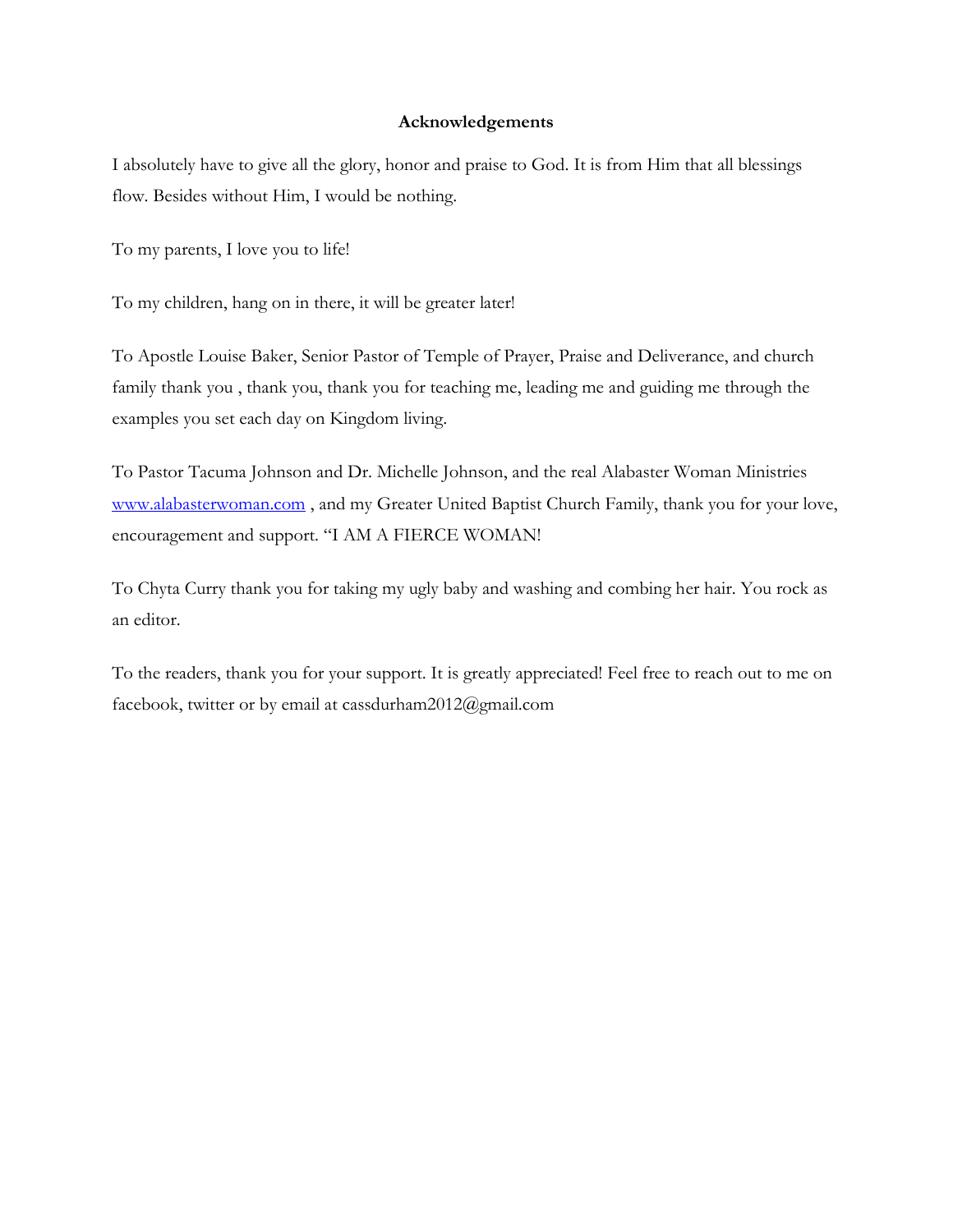*In honor of all Natasha's across the world that somehow make it back home. We pray that God restores all the things that you've lost along the way. May our God bless and keep you safe in His arms!*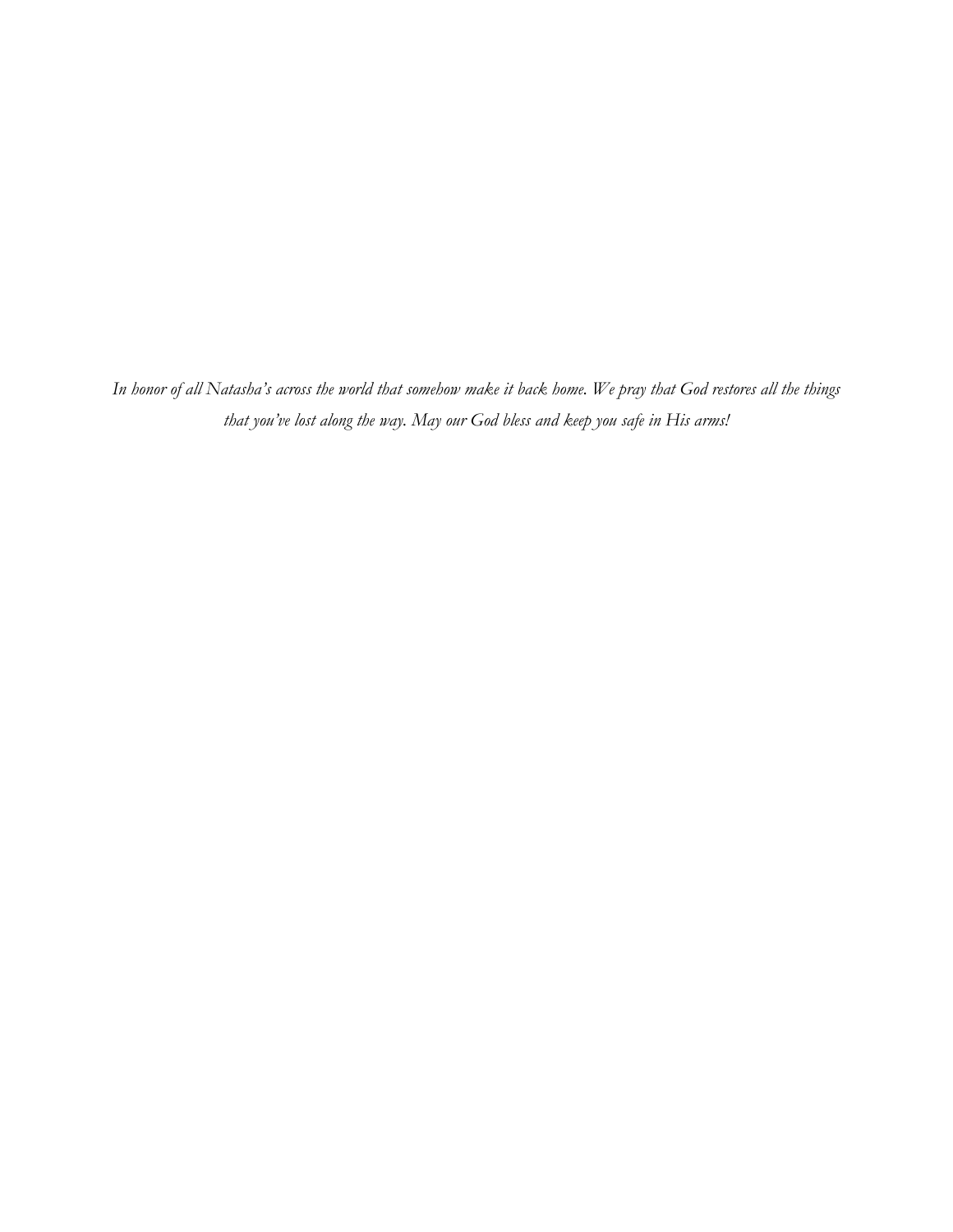## **Prologue**

The sulfuric scent of charred wood and busted glass singed her nose jerking her awake. Ribbon like streams of smoke and ash filtered under her bedroom door filling it with gaseous fumes. Blood-curdling screams, followed by legions of heavy footsteps caused her heart to hammer in her chest. In a foggy stupor, she heard voices yelling, screaming, crying, but couldn't make out what they were saying. Her first instinct was to turn the twin sized bed over on its side and barricade herself against the wall. Natasha fumbled around in the darkness desperately seeking something to cover her mouth and nose. She blindly grabbed and pulled the little cot closer to her as her mind imagined one thousand reasons why there was so much smoke and so much noise. She couldn't understand why the light didn't come on when she flipped the light switch in her room.

Natasha cried. She remembered in elementary school a talking dog came to school and told them to stop, drop, and roll if they were ever on fire. Her survival instincts kicked in as she groped her way to the bathroom sink. She turned on the faucet and drenched a towel. The fumes caused her to be nauseous and her eyes burned. She wrung out the towel and placed it over her face. Natasha crawled on her hands and knees to the door of the room that held her prisoner for months. She touched it and the heat radiating from the door caused her hand to recoil as if it was on fire. She tried to peek under the door to see what was happening, but all she saw was flashes of red, orange and yellow.

She couldn't believe this was how her life was going to end. Her throat and chest tightened until she thought she was actually being strangled. She prayed in earnest. "Lord, you said you would never leave me nor forsake me." Tears cascaded down her face. "I feel very forsaken at this moment. I'm so tired. I've tried to maintain my dignity and my spirituality while in this mess, but God, please take me now. I don't have another round of fight in me. I quit. I give up. I give in. I can't take another thing. So, thank you for whatever is happening here tonight. Lord, let my body be claimed, so my mother and siblings can bury it." Natasha's throat tightened around the golf ball sized knot in it. She cried harder as smoke filled her lungs. "Lord, you said 'to be absent from the body is to be present with the Lord'. Please release me from this bondage of affliction," she screamed. "I want to be present with you, Lord. All these things I ask in your son Jesus name, Amen." She crawled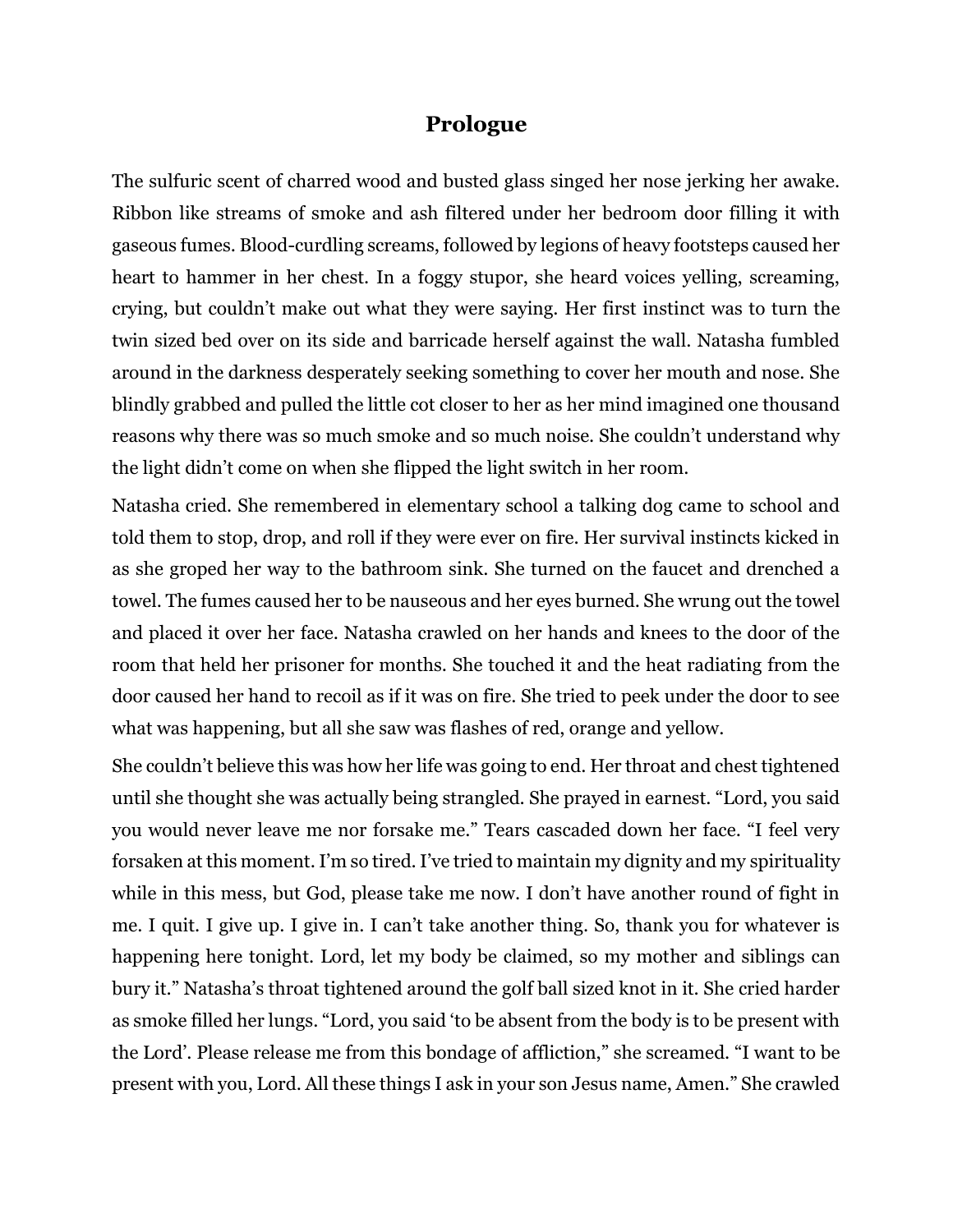on all fours back to the cot, turned it right side up, and put the cover and the pillows back on the bed. She climbed back into the bed, her breathing more erratic now than ever. She welcomed death.

Natasha was so caught up in preparing to die she was unprepared when the door to her sulfur filled room was kicked open. Masked men quickly filled the space. A brilliant light and a sonic boom went off behind her. Someone grabbed her and spoke to her through the mask covering their face. As their voice was fading, she welcomed the blanket of darkness.

Natasha woke to the scent of cedar and pine. Deathly afraid to move, she peered out of half-closed eyelids. Inwardly, she prayed the atrocious thing she experienced was a nightmare. Her eyes adjusted to the somewhat dim lighting that filled the room. The bed she was laying on was close to the floor, almost like a cot, but much more comfortable. As she gazed up, she saw where the knotty pine wood slats met to create a magnificent cathedral ceiling. She wanted to see the rest of the place, but she was unwilling to move.

Unable to resist the urge any longer, Natasha turned to her side. The image before her caused her heart to smile. She knew it was a woman. If Natasha didn't know any better, she would believe the woman's hair shimmered and shone like the rays from the sun danced on it. It was long with types of red-like strings intricately woven within it. She wore some type of tribal attire. Something was sitting in front of her and Natasha couldn't make out what it was.

Natasha looked at the walls; they were covered with intricate quilts, different sizes, shapes and colors. Each one depicting images of nature, including birds, deer and wolves. She continued to scan the room, and tears of relief came running out of her. She tried to sit up, but her chest ached and throbbed from the smoke that she inhaled. Without warning, her head started to swim making her woozy at the edge of the bed.

The woman stood up. "Ah, you are awake," she said and smiled.

Walking over to a loose floorboard in the cabin, she reached into it and pulled out a box. She opened the dark brown wicker box and removed a small cell phone. Natasha heard the chiming of the numbers as they woman smiled so warmly at her.

A male voice answered the phone. "Hello."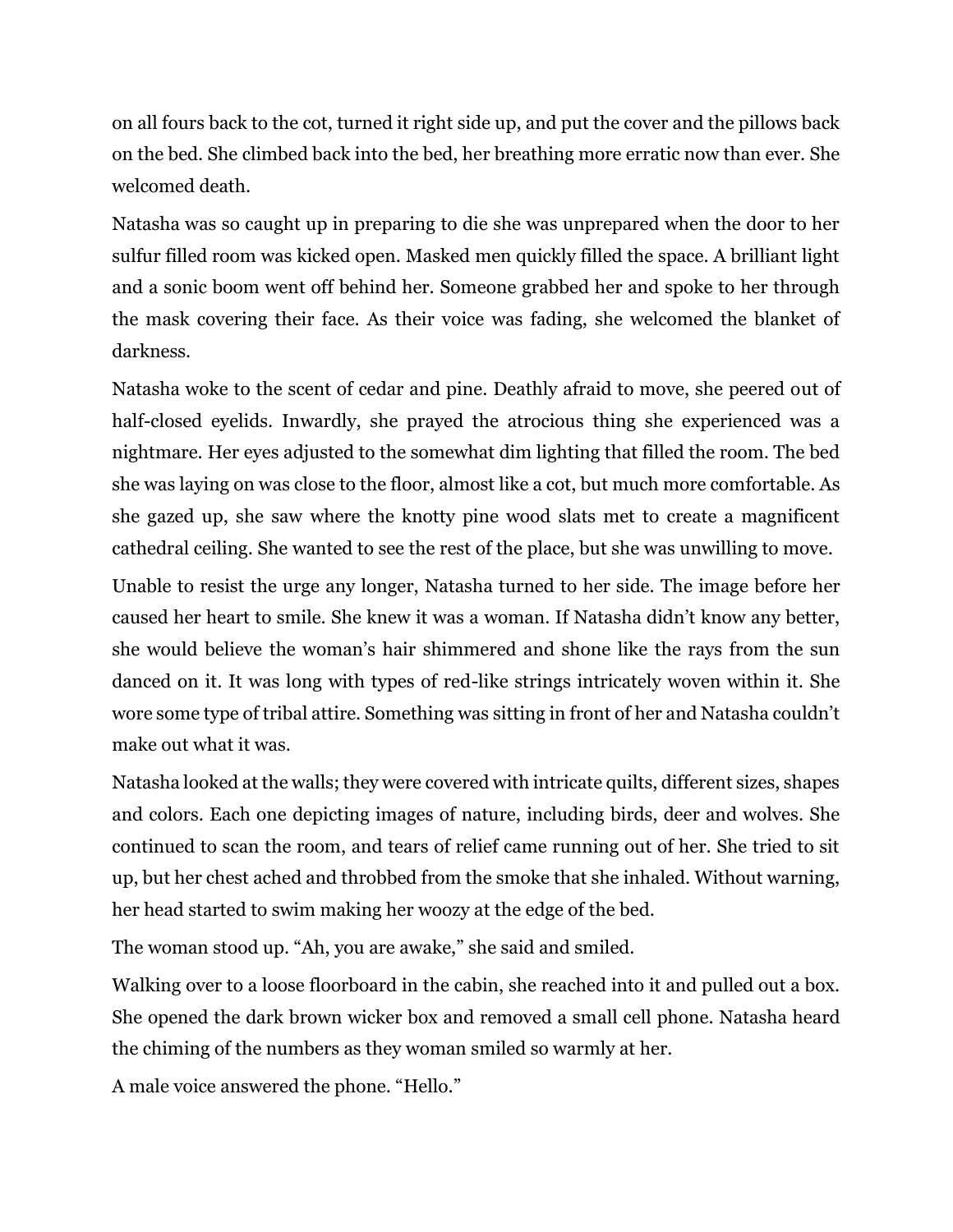"Desert Sun Drive, El Paso, Texas. Do I need to repeat it? Your package is ready for pick up." She abruptly hung up the phone and powered it off as she neatly wrapped it up, and enclosed it into its case. She gently laid the box back into the earth and replaced the floorboard.

"Well, hello, Sweetie. Glad to see you survived your journey. So many like you don't." She walked to Natasha. "Hush Chile, it's all right now. I used to be one of them too, but the Good Grace of God Missionaries busted me out years ago, as well. Not to worry, my Dear, you're going home." She pulled Natasha closer to her and enveloped her in a warm embrace, she said, "Always remember, regardless of what you've endured, it didn't kill you. You survived. You made it. You've endured."

Natasha pressed in closer to her and unleashed a buckets of tears.

"Ah Suga, calm down before you upset the baby," she said in a motherly tone rubbing Natasha's back.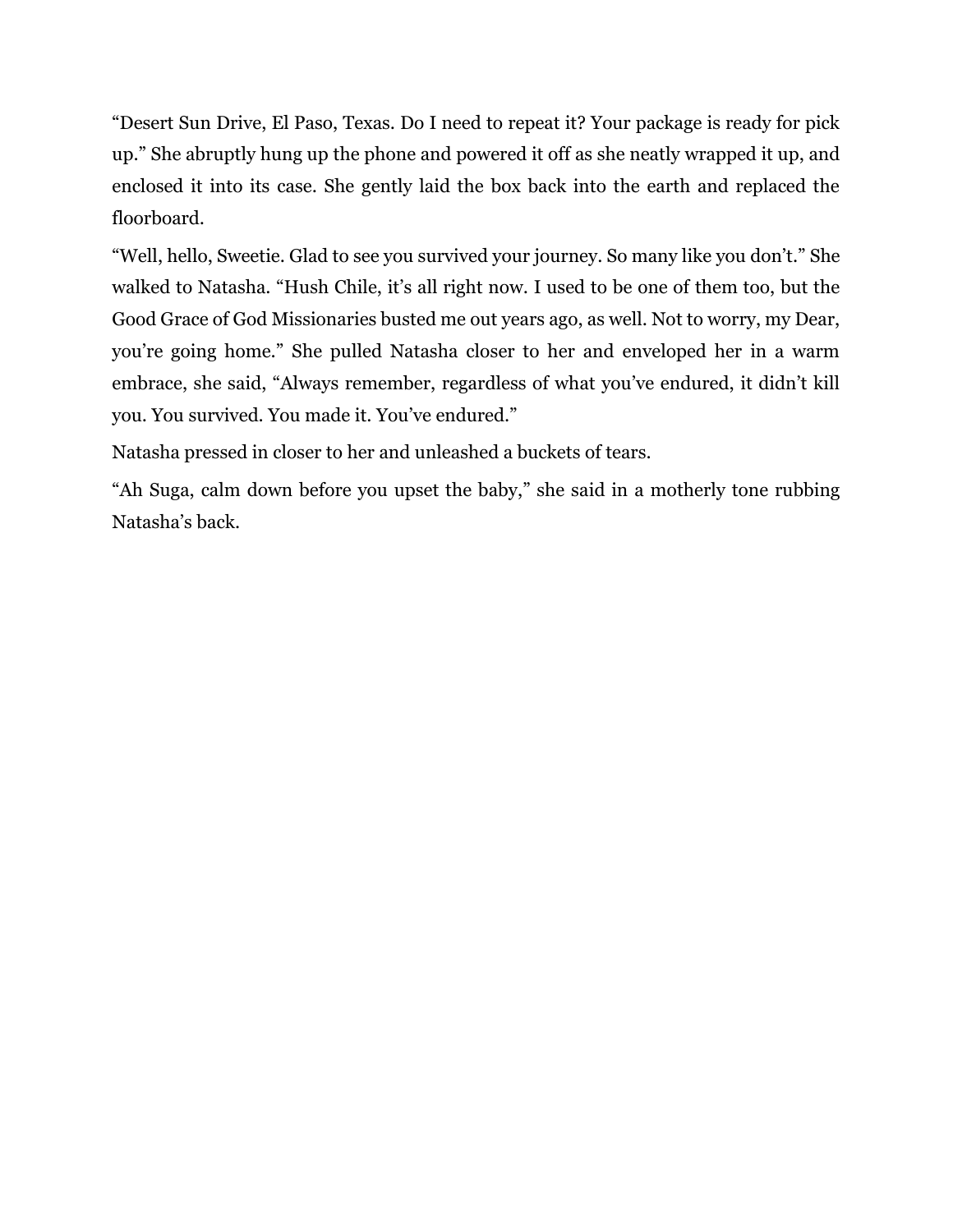# **Chapter One**

The piercing ringing of the phone caused her to sit upright in the bed. She reached over snatching it off the receiver.

"Hello?" She said groggily.

"Get dressed, Shayla." His deep raspy voice caused her eyes to flutter open.

"Okay," She stammered.

"You have ten minutes. I'm already on the way."

Shayla ended the call and threw back the covers on her bed. She ran to her closet, grabbed her medical bag and the small black duffel bag that rested in the corner of her closet. On her way to the bathroom, she stopped by the kitchen and hit the button on the coffeemaker.

The comb dropped twice in the sink. Her hands were shaking. His call meant that he had found Natasha. "God, you are our refuge and strength, a present help in times of trouble. Lord, I think we're getting ready to get into trouble. Lord, lead, guide and direct us. Send your angels of protection to encamp about us. In Jesus' name amen," Shayla prayed. Moments later, she heard Wilson pull into her driveway. She grabbed her bags, their coffees, locked the door and quickly went to meet him.

The stone cold silence lent an eerie feel to the still dark morning. The vastness of the tranquil nighttime sky and the sound of crickets set her teeth on edge and made the hair on her arms stand up.

"Good morning, here is your coffee." She reached up and kissed his cheek.

"Morning, Babe, thanks." Wilson grunted. He took her bags with his free hand and escorted her to his truck. He maneuvered out the driveway, down the street and past the other townhouses in the neighborhood.

Shayla gazed out the window of the truck trying to peer through the shadows cast by the moonlight bouncing off the trees. A chill went through her confirming the seeds of fear that were taking root in her heart. Wilson focused his eyes on the dark road ahead of them. Slowly, he increased his speed. The changes of scenery went from residential to industrial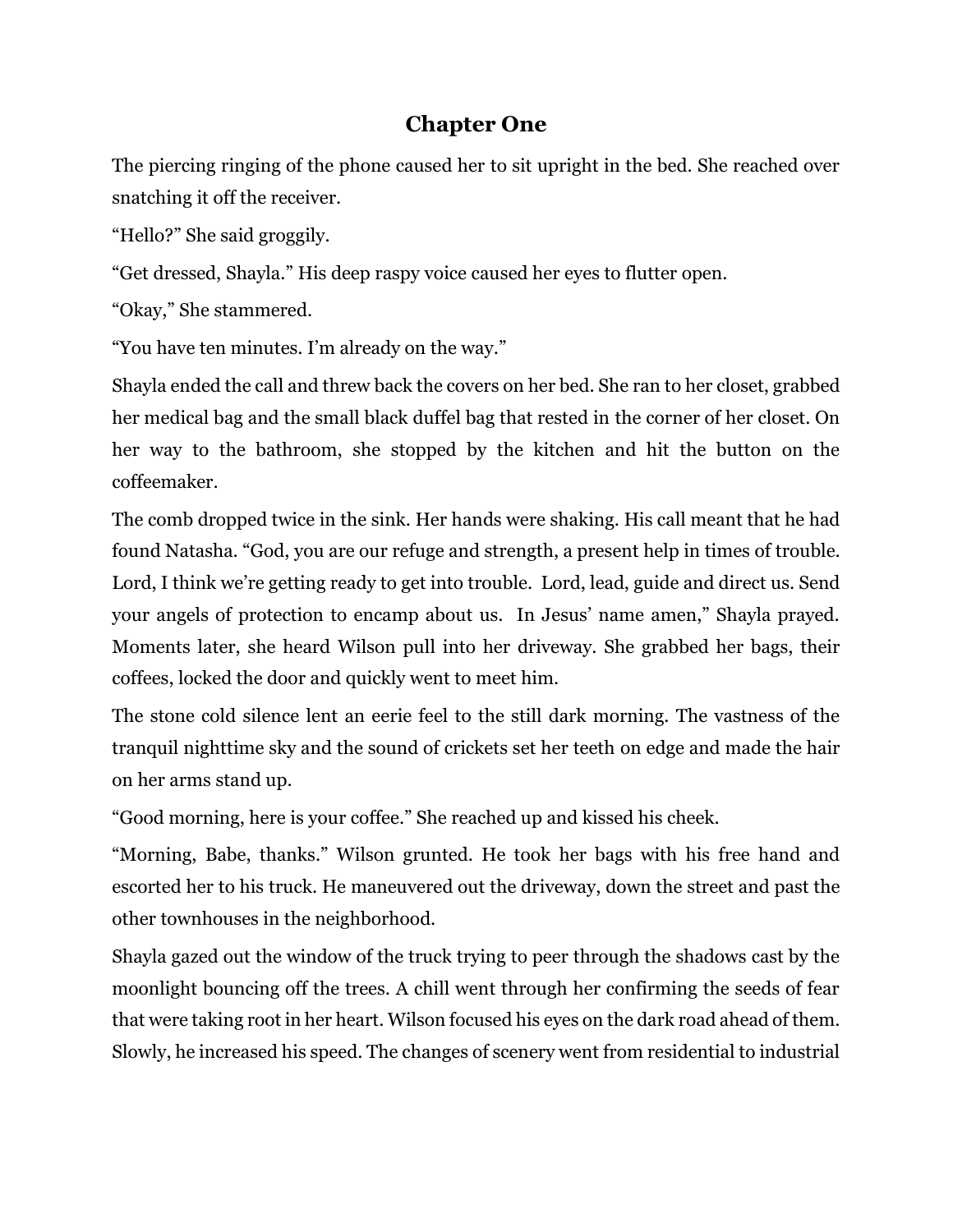to country and back again as they moved from town to town. Greensboro, Burlington, Chapel Hill. They reached the airport in record time.

Wilson pulled the truck into one of the metered parking spaces and put the truck in park. He ran his hand down his face and let his head fall backwards trying to get his mind focused on the task ahead. Gulping down his now cold cup of coffee, he breathed out sharply.

"Is this another drill, or is this real?" Shayla eyed him nervously.

"It's real. You have everything you need, right? The flight takes off soon. I'll be back tomorrow."

"Yes, yes," she stammered.

"Shayla, go straight to the hotel. Charge the phone. Don't talk to anyone. Here take this," he said handing her an envelope. "If I'm not back on Saturday, open it."

Shayla took the envelope in hand, turned and got out the passenger seat of the truck. She walked around to the back of the truck and met him in the middle. She lifted her face in the direction of the rising sun. She reached up to hug and kiss him. The kiss was light at first, then the urgency that she may never see him again rose up in her. Her body trembled and vibrated under his touch. She wondered if she would ever stop shaking and trembling every time, he kissed her.

Wilson groaned when he felt her tongue enter his mouth. He reached down lifting her up off her feet. He kissed her as if he was never going to see her again. He broke the kiss and put his forehead against hers. He mumbled, "I'm sorry, but I promise you that we will sneak off and get married. We will definitely get married." He squeezed her tighter to him as if he could pour the weight of his love into her.

Shayla thought about their planned elopement and a single tear slipped out of her eye and her lip trembled slightly … "I know, Babe. I know."

Wilson gently put her feet back on the ground and grabbed his bag from the back of the truck. "I love you and I'll see you tomorrow."

Shayla reached over, desperate to touch him one last time smacked him across the butt and said, "Go get 'em tiger!"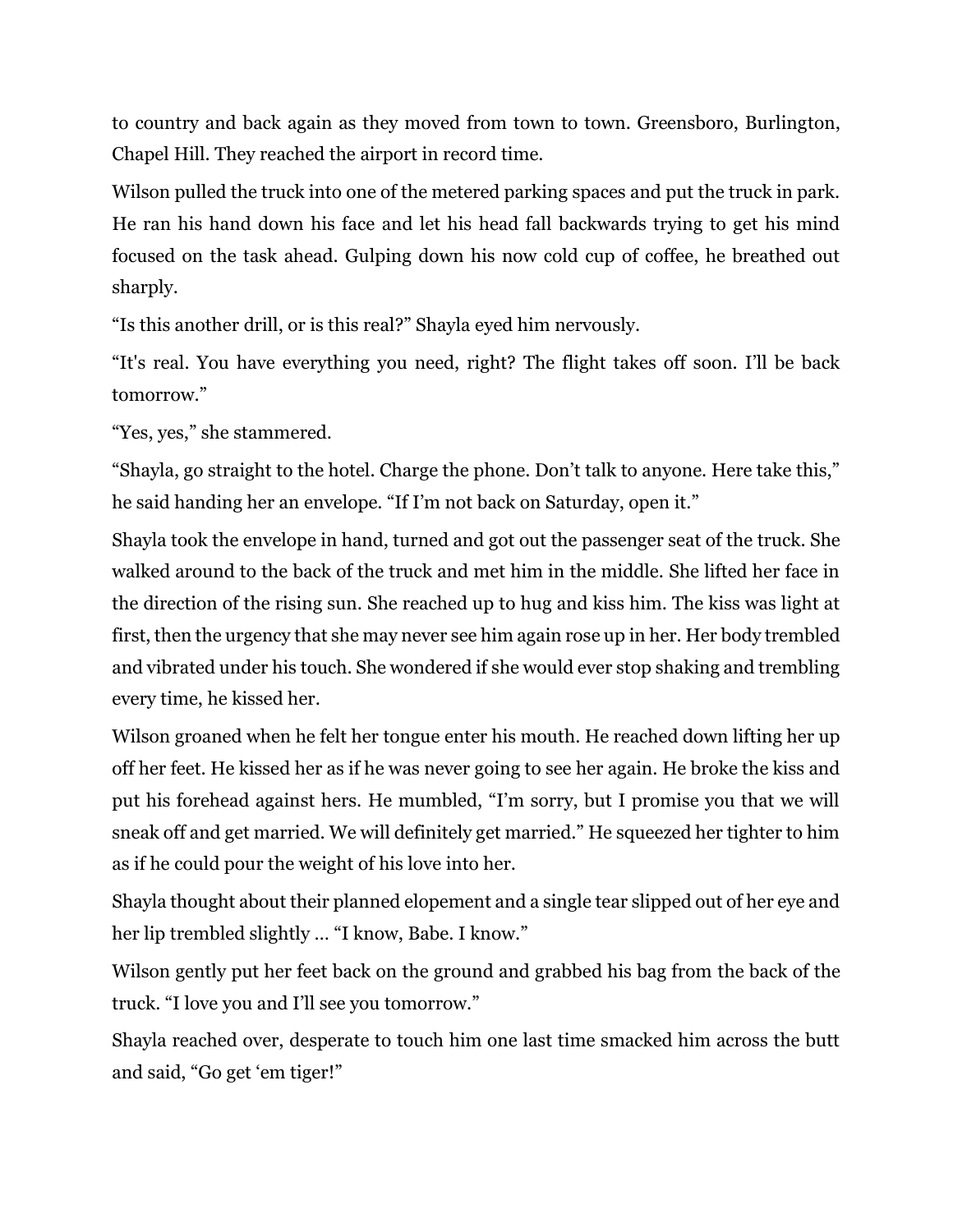Shayla climbed into the truck and adjusted the seat. She stared at him through the enormous floor to ceiling windows of the airport. She watched as he made his way to the airline ticket counter. "Lord," she prayed, "Give him the strength he needs get the job done. Send him back to me, to us, in Jesus name amen." She wrung her hands in her lap and continued to watch him make his way through security. Flipping the radio to the satellite gospel station, she shook her head about how she finally let him persuade her to elope and get married. They had plans to meet up at the courthouse, tie the knot, and go away for an extended weekend. The Bible says, "It is better to marry than burn with passion." She chuckled at the scripture knowing full well she was getting to the point where she could no longer contain herself. She was burning, intensively, powerfully, and passionately. She was no longer experiencing a quick burn here or there, it was now more like a blazing inferno. Every time she was in a room with him, any room, she was burning and yearning. Whether it was the living room, bathroom, or a Sunday school classroom. It was driving her crazy. He was driving her crazy.

Shayla pulled the gear shifter down from park to reverse as she backed up and then pulled away from the airport and checked into the hotel as they had previously discussed. The room was large with two queen-sized beds in it. The bedspreads were a solid taupe color. She silently rejoiced, she hated hotels that had the floral multicolored blankets. She called them stain hiders because you couldn't tell if they had stains or not. She walked further into the room and her footfalls sank deeper into the plush carpeting. They didn't know what to expect when they received a call about Natasha, but she knew separate rooms wouldn't work. She walked over to the black flat screen television the hotel mounted on the wall and turned it to one of those twenty-four news stations. She wanted to be alert and on guard in case something happened. She opened her duffle bag and pulled out her lounging gear and her iPad. At least she would get some reading done she supposed. She plugged her phone in to make sure that it didn't go dead. She set the alarm clock in the room for 11:00 am so she could call the resort they had planned to stay at for the weekend and postpone their reservation.

 $\sim$   $\sim$   $\sim$   $\sim$   $\sim$   $\sim$ 

Wilson felt the tingles of apprehension beginning to settle deep in him. He found his seat on the oversized airplane in expectation of his journey to El Paso, Texas to pick up his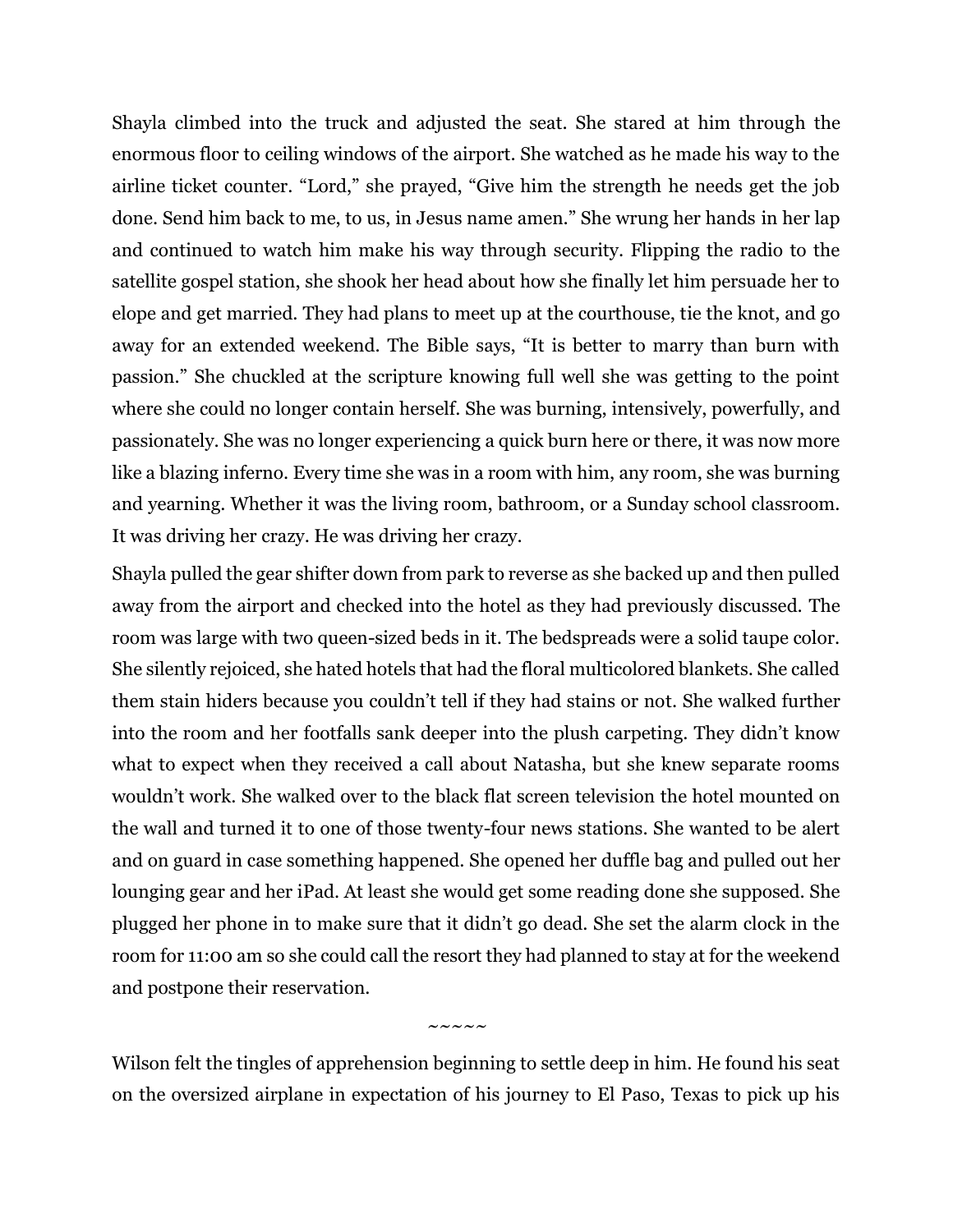sister. He was thankful the ticket agency allowed him to choose his seat. He had not been in a plane that had six seats in a row in a long time. He chose an aisle seat. Wilson pressed his lips together tightly forming a straight line. The heaviness in his chest plagued him. He hated to get Shayla involved. However, what choice did he have? He felt compelled to confess to her what he did to try to get Natasha back. He knew that she was so intuitive that she would know something was up anyway. On some levels, it felt good to have someone to confide in. He wanted Natasha to be at ease once they came back to North Carolina. Shayla had a peace about herself and he knew they both were going to need it. It seemed one part of his body was always on high alert when it came to her. He pulled his shades down on his face as the flight attendants issued their flight instructions. He wanted to rest, especially since he didn't know what exactly he was blindly walking into.

Wilson awoke with a start, feeling dizzy, confused and his head pounding. The voice of the pilot seemed as if he was speaking through a bullhorn telling everyone on the aircraft that they were preparing for descent into Houston, Texas where he had a two- hour layover. He tugged on his seat belt ensuring that it was buckled in correctly. He took the opportunity to not only pray, but to give God praise as well. He was finally going to pick up his little sister. He didn't know what condition she was in, nor did he care. A part of him didn't want to get too excited, but he knew God didn't bring him this far to allow him to go back home empty-handed. Now faith is the assurance of things hoped for and the conviction of things not seen. He grabbed his bag off the overhead and turned his cell on so he could connect with Shayla. He disembarked from the plane and walked in search of a food court.

The airport was overflowing with people. Each time Wilson turned there was someone bumping into him or him bumping into someone else. The long lines at each gate reminded him of Christmas travelers eager to get home to loved ones or too far away vacations. He walked down to the concourse that held the most appealing restaurant choices. The aroma of fast-food restaurants permeated his senses. He stopped at a large chain restaurant and ordered a large cup of black coffee and a sandwich.

The sound of his phone vibrating shook him from the daze and he momentarily lost himself in the one in which he imagined his family all being together. The caller ID displayed Momma.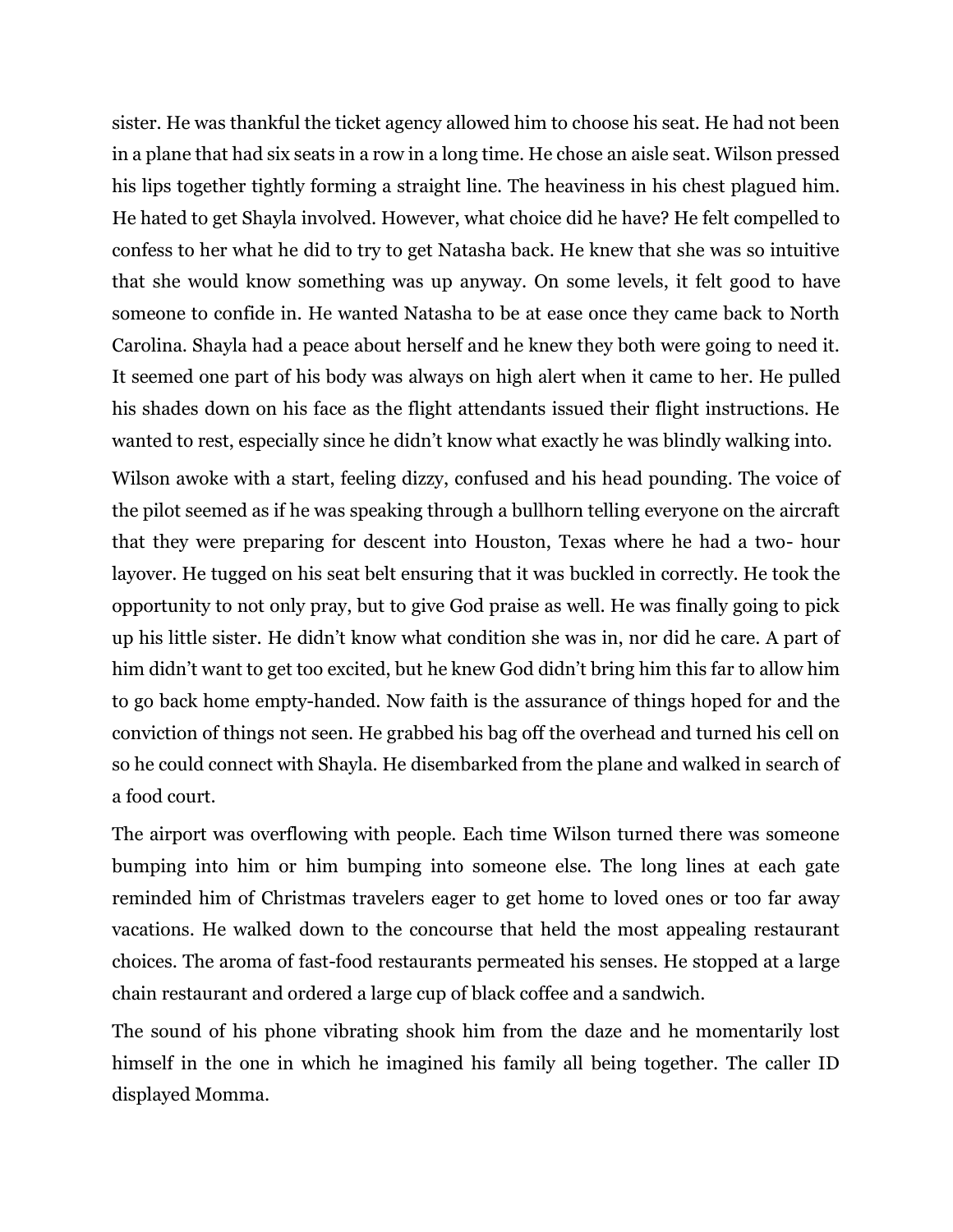"Hey, Momma, how are you?"

"I'm fine, Son, how are you? I was just calling to see where you were?" She said sounding exhausted.

"I'm in a business meeting right now. Can I call you later this evening?" He tried to hurry off the phone before any overhead announcements blasted through the airport.

"Yea, sure. Have you talked with Shayla? I wanted to talk with her about a few wedding details. You two are not trying to run off and elope are you? I feel like there is something you two are not telling me." She laughed nervously.

"Mom, let me call you this evening. I love you." He hung up the phone. He cringed at the thought of possibly hanging up on her. However, he couldn't take any chances. He had a very short window in which to get Natasha and he didn't need any additional hindrance.

Later on he dialed Shayla's number and prayed she answered. "Hey, Baby, my mother is looking for you, so just a head's up."

"Oh, OK. That's fine. How are you? I miss you."

"I'll be back before you know it."

"You promise." She replied softly.

"Yes, Baby. Listen, you know we can't talk long. I'm going back to my gate. I'll call you when I get there." Wilson ended the call and went back to his gate.

Wilson quickly boarded his flight to El Paso when the flight attendant called for his section. He was bursting with nervous anticipation. He didn't know what to expect. The only plan he had was to rent a car at the terminal, go to the address, get his sister, come right back to the airport and get the next flight out of this hell hole.

Wilson impatiently bounded off the airplane, made his way to the rental car terminal, and stopped dead in his tracks. He looked up and saw a gentleman holding a sign with his first initial and last name.

Wilson stood there for a moment wondering how anybody knew he would be in the airport. Fleetingly, he considered walking right past the sign. He looked ahead and saw his friend T.B leaning against an airport advertisement for wireless services and he knew then he was taking the right steps.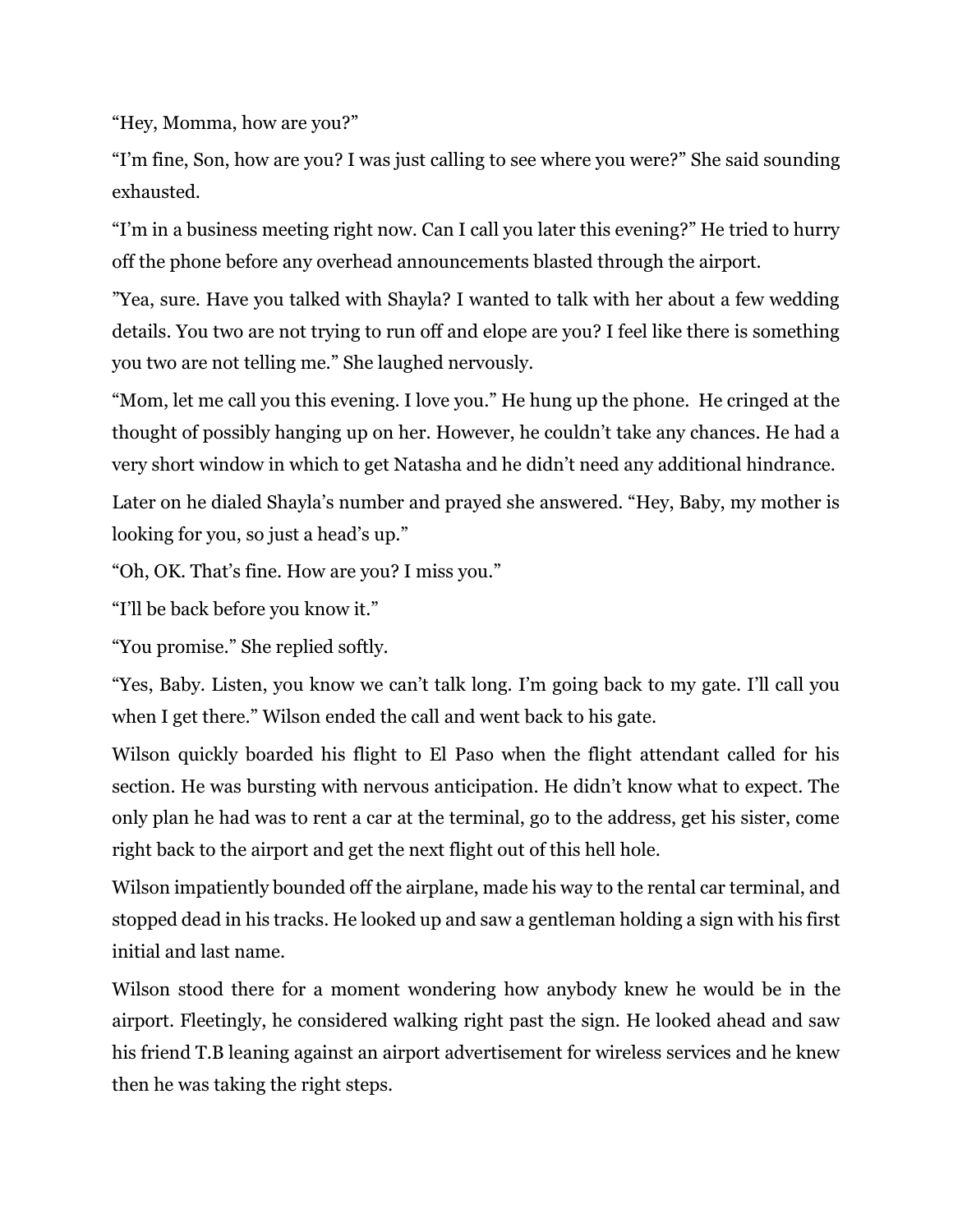"Wassup, man," Wilson dapped him when he walked up on him.

"What's good witcha, bro?" T.B. embraced him back. He pointed towards the door "Let's get it."

The automatic airport doors slid sideways when they made their descent closer to the outside. Waiting directly in front of the building was an armor proof black hummer. The doors of the hummer opened and two men dressed in Army fatigue and Smith & Wesson tactical boots. Wilson and T.B climbed into the back of the truck for a military style debriefing. The two men filled them in on the specifics of the operation and that Juarez managed to escape capture. Wilson closed his eyes and leaned his head back on the seat, "Good that gives me an opportunity to kill him myself."

He was silent for a moment, then looked at T.B., "Have you seen her?"

"Naw man, at least not with my own eyes, but I know she has been rescued." He dragged his hand down his face. He reached into a duffle bag on the floor and presented to Wilson a 44 magnum.

Wilson took the fire power, "Oh for real."

"Yea, bro, I'm always armed. It's just what I do."

According to the map they had the drive to where Natasha was being held took roughly thirty minutes across the desert. They came to a place in the road near an old shack. In front of the shack were flower bouquets and cactus plants. They stopped and the driver got out and knocked on the door. Wilson watched as an envelope was exchanged and in return they received another map that would pinpoint her location. They drove further on in the pitch black night. Eventually, the headlights of the truck lit up a single story bungalow type home. They slowed in front of the house and pulled onto a gravel covered driveway.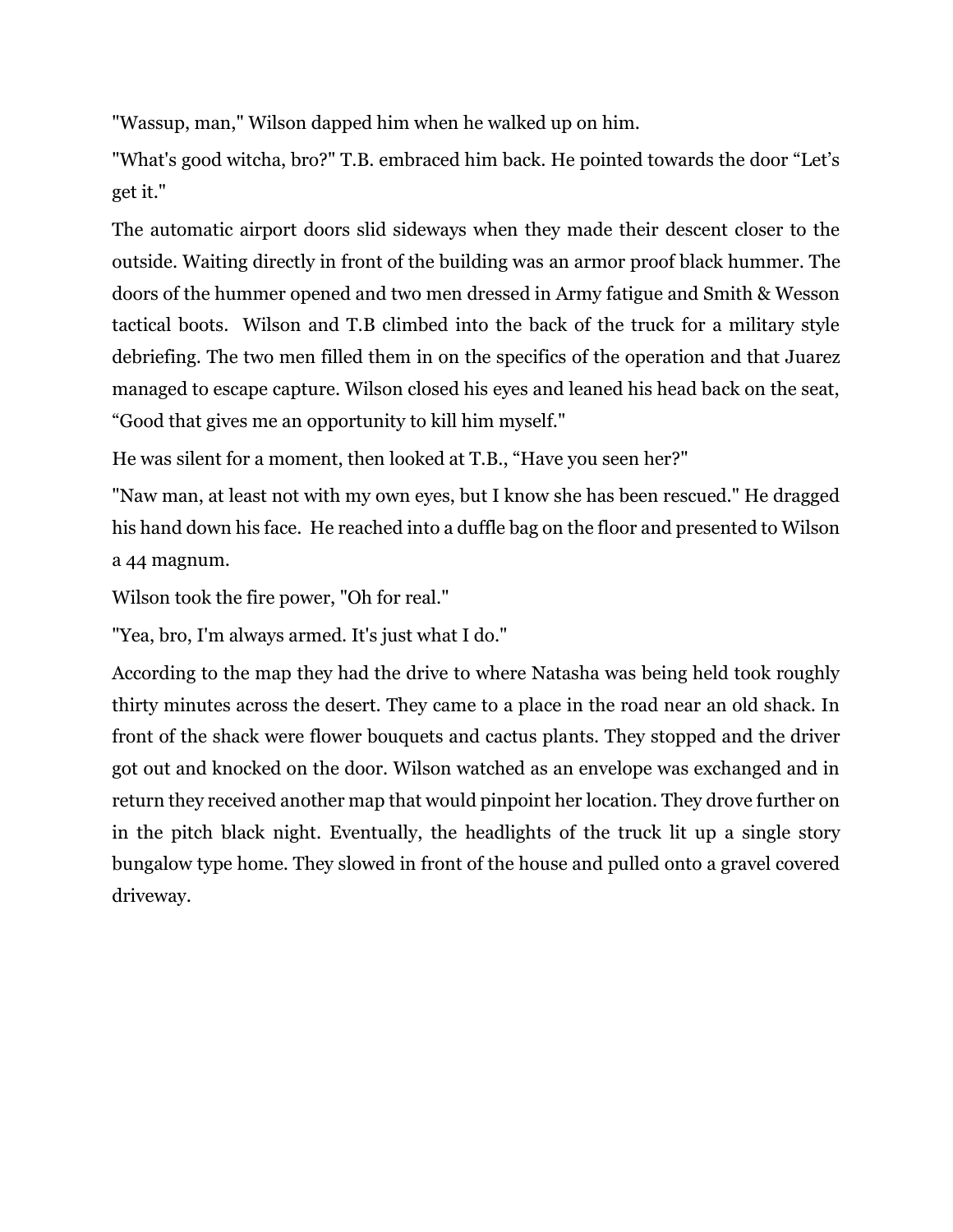# **Chapter Two**

A sharp penetration of light pierced Natasha's eyelids, prying her out of her first real sleep that night. She didn't know which was worse, the deep rib cage rattling cough developed from smoke inhalation or back and forth roller coaster feeling in her stomach. She shuddered and turned over on the makeshift bed. Thankfully, it was close to the floor and near the pink basin usually reserved for people in hospital emergency rooms. She was already sick of throwing up and the dry heaves that always came later. She wondered if she would ever stop shaking. She looked over at the little woman that never left her side.

Natasha closed her eyes and took a deep breathe. "When will I get to go home?" She asked softly.

"Sooner than you think my dear, much sooner than you think." She said looking at her watch.

"How did I get here?" She asked attempting to sit up in the little bed.

"Some things are best not known. Natasha, when you go home there will be hundreds of questions that people will attempt to get you to answer. Your safest bet is to always to say, 'I do not remember.' Don't do any interviews when you get home. Or lash out in the media and God forbid keep your thoughts to yourself concerning these social media crazes. She reached out and patted Natasha's hand lightly. Just try to get back into your regular routine as quickly as possible. Keep your head low and try to stay off anybody's radar. Try to assimilate as quickly as possible."

"How do I do that?" Natasha questioned as her small hands clenched into fists. "Should I just act like this never happened to me."

"Oh, I never said act like it never happened." The lady turned away from the small wobbly table where she sat writing in a journal. "Your life will now always be divided into two sections, the first being before this incident and the second will be after this incident. Nevertheless, don't let it define who you are." Walking to Natasha, she made a sincere effort to soothe her. "Do not allow it to victimize the rest of your life." She hugged her tightly.

"Many years ago, I too was where you are now. Once I returned home, there was no way to put my life back together. Most days were plagued with shock, fear, and panic and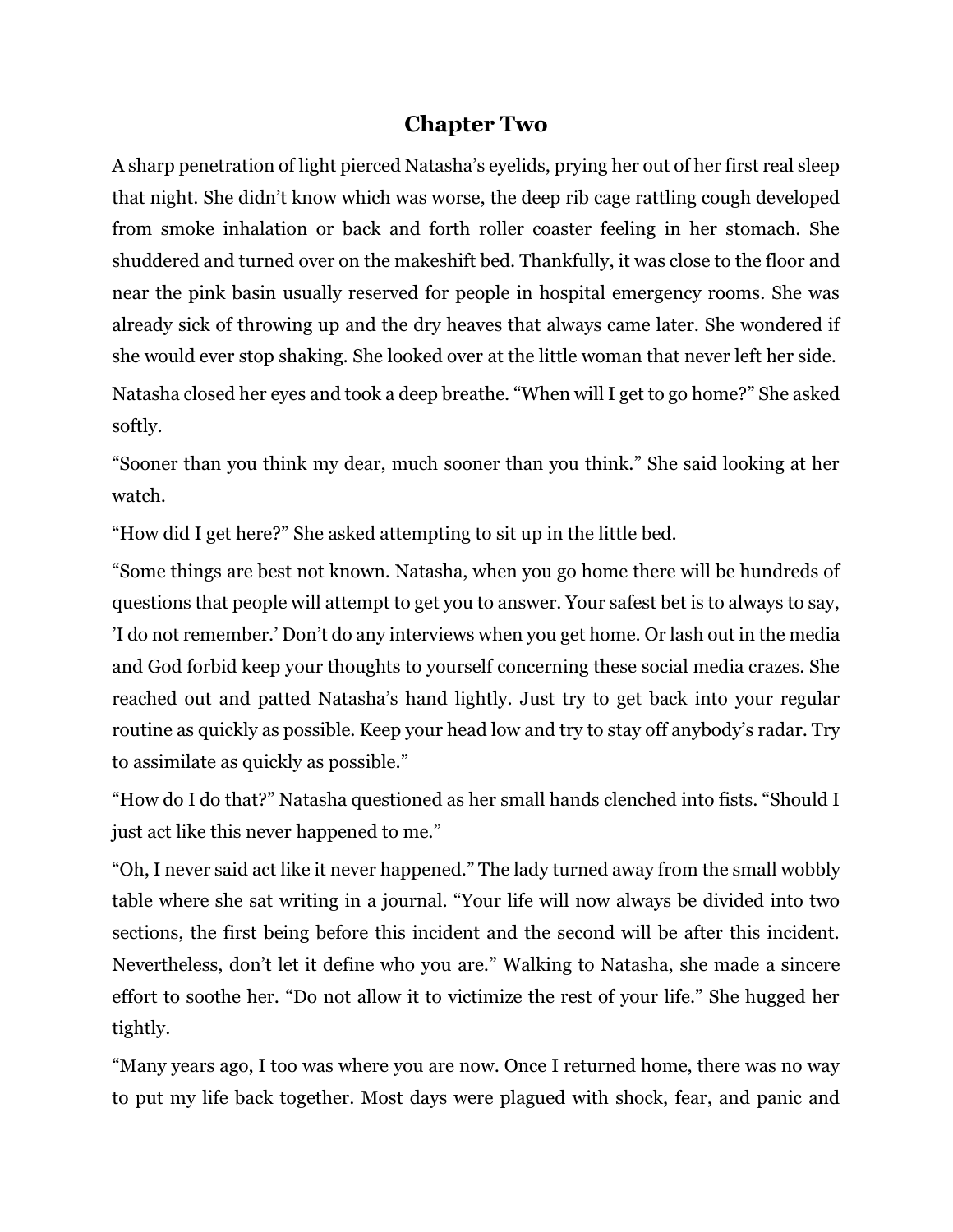functioning was near impossible. Afterwards, I became numb; walking around in a daze eventually being institutionalized for months." She sat down on the edge of the bed beside Natasha. "Do not let the shame and fear control you. God has given you an opportunity to be a light for someone else." The woman stood up at the sound of a vehicle's tires crunching against the broken, chipped and cracked cobblestone drive and the slamming of car doors.

She stiffened against Natasha when she heard a knocking on the door. "Stay in here until I come and back to get you."

Walking away, she latched the door behind her. Natasha could hear the sounds of Spanish voices. It caused fear to shoot right through her. She pulled the covers even closer to her. She listened to the footsteps coming closer to the room. She slid off the end of the bed and stood to her feet. Her eyes darted around the small room in search of a weapon. Finding one in a bat-sized piece of wood, she stood in the stance of a major league baseball player ready to kill or die trying. She was willing to die right there in that room. She uttered a prayer in earnest as was taught in Sunday school. "*In You, O Lord, I put my trust; for You are my rock and my fortress."* She clenched her fists tightly around the bat in front of her ready to go to war.

She heard the latch on the door turning. Fear rumbled through her like fire. Her pulse quickened and pounded as blood rushed through her veins. Waves of dread rocked against her resolve. Exhaustion tried to cast its foggy shadow over her, but her spirit of self-preservation kicked in. Ready to do battle with whomever was coming in the room she squared up like her brother showed her.

Her angel rushed into the room. "Natasha, someone is here to get you. A member of your family, I believe."

Natasha instantly knew who it was. She stepped around the woman that treated her so kindly and walked brazenly towards the massive venetian red door. "Where is he?" She asked. "Where is my brother? Wilson!" Her anguished cries lined the darkened hallway. The echo of her voice bounced off the old sheetrock like ping pong balls. She moved closer still to the door. Her hand found its way to her chest to keep her banging heart from leaping out of it.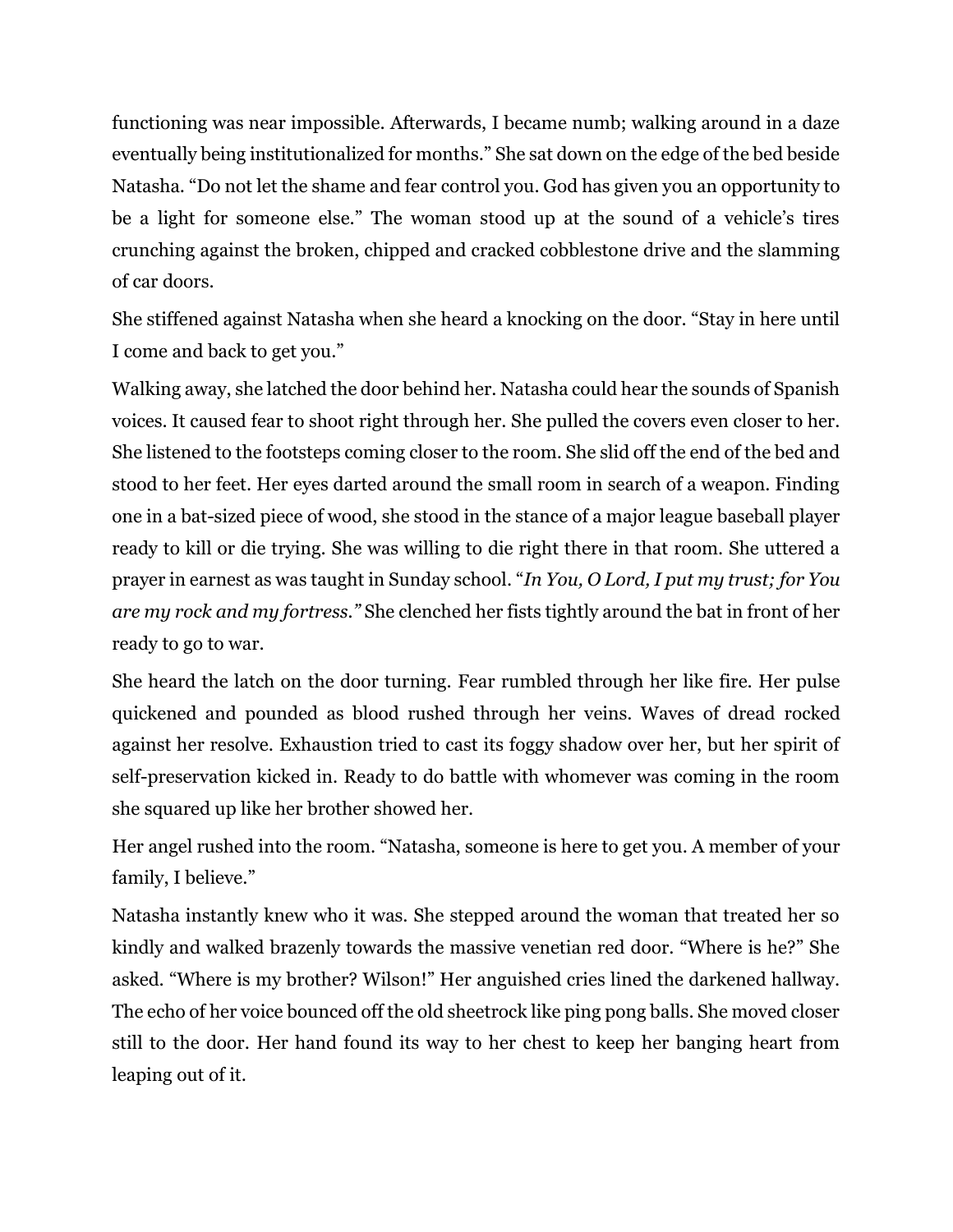The sound of Natasha's voice made the hairs on Wilson's arms stand straight up like soldiers on the battlefield. He turned and headed down the dimly lit passageway. He noticed the only light provided was small bulb barely hanging from broken sockets. The old, rigid wooden floor buckled and cracked under his weight as he went deeper into the rapidly shrinking passageway. The closer he got to her voice, he had to turn sideways to get closer still. The walls appeared to be holding a deeply inhaled breath along with him. He stood in the doorway of the room that held his sister and a flood of emotions slammed him against the wall.

The scent of his cologne had filled the air before he reached her. She looked into his face and her heart literally stopped beating. All of her prayers, all of her hopes, all of her dreams manifested in this one moment. The exquisiteness of seeing him caused her now stiff legs to unlock and move forward.

Wilson staggered for a moment while walking into the room. Natasha was there. Right there, right in front of him. His heart hummed and beat like bongos playing in a mariachi band. She ran into his arms, crying and shaking. She released tears that kept cold in their ducts for the last few months. Natasha's uncontrollable whimpering tore his heart and the hearts of those observing into tiny slivers. He grabbed her and held on tight for dear life. "Girl, I'm so glad to see you." He said through broken sobs. "Oh, my God, it's really you." She squeezed him tighter, "Take me home, take me home please!" she pleaded with him, "Take me home!"

Heartbroken, Wilson looked down at her. "Let's… let's go home."

They turned and walked down the dimly lit hallway. Natasha's heart felt tied in knots. He felt her shaking as if she was a puppy soaked with a water hose. He held on to her tighter and spoke softly to her

"Just put one foot in front of the other and soon we will be walking out the door. It is all right now. I got you." He felt the tension rise by two decibels in the room. He tightened his grip knowing the only thing to separate them would be death. He again tightened his hold on her. "We got this Baby Girl. Just keep stepping. Just keep walking. You can do this. We're going home." As they reached the threshold of the door, he felt her pull back slightly. Momentarily, fear ran a rugged course through her. She felt a chilly wind move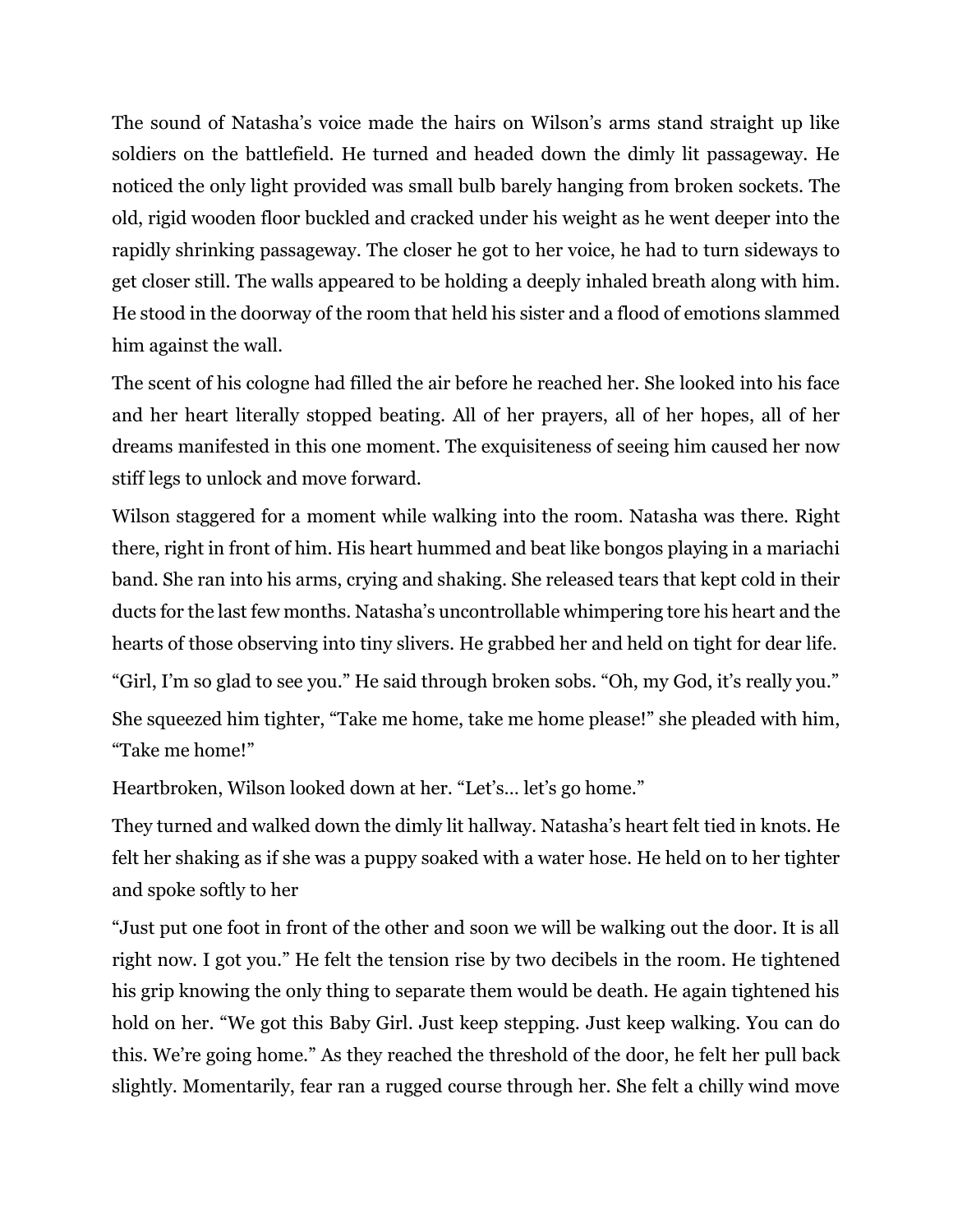softly over her cold clammy skin. She exhaled sharply and closed her eyes even tighter. Her walking felt jerky and forced. She could feel a cobblestone like material under the thinly soled shoes they forced her to wear. She could feel every nuance, every cranny, every broken line in the driveway, but she kept walking.

She heard the squeaking sound of a car door opening. She paused for a moment to listen to sounds. There was none. She wondered if it was night because of the eerie silence.

"Duck your head down and get in the car." He said to her.

She quickly complied while still holding onto him. She opened her eyes.

He slid in beside her and removed the covering from her head.

Handing her a bottle of water, she licked her chapped, cracked lips and gulped it down.

"Natasha, this is T.B, he is a friend, and he is going to get us home."

She looked up with a tear lined face and nodded her head.

Leaning into her brother, Natasha wrapped her fist into his shirt stretching and pulling it into a knot. Listening, but not listening to what they were both saying. She was just glad to be going home.

It seemed as if they reached the airport in record time.

Natasha's hands shook with fear as she imagined all types of assassins and kidnappers would pop out at any moment and drag her kicking and screaming back to Juarez.

Wilson relaxed slightly as they made their way down the dust-covered highway. T.B told him that they were on their way to a small, obscure landing strip that was once controlled by drug runners moving dope from Mexico into El-Paso, then disbursed all across the United States. They finally arrived at the dusty gray hut surrounded by tumbleweeds. Even at night, the sticky dryness of the Texas heat gave new meaning to the term "hot enough to cook an egg on the sidewalk." An old leather faced caretaker greeted them warmly then led them into a small glass encased waiting room to await their transportation.

Initially they sat in silence in the small room, listening for any sounds indicating they were followed. After a moment, T.B stretched his dark chocolate, five eleven frame against the green pre-school chair and stood up. "I'm going outside and keep watch. Our ride should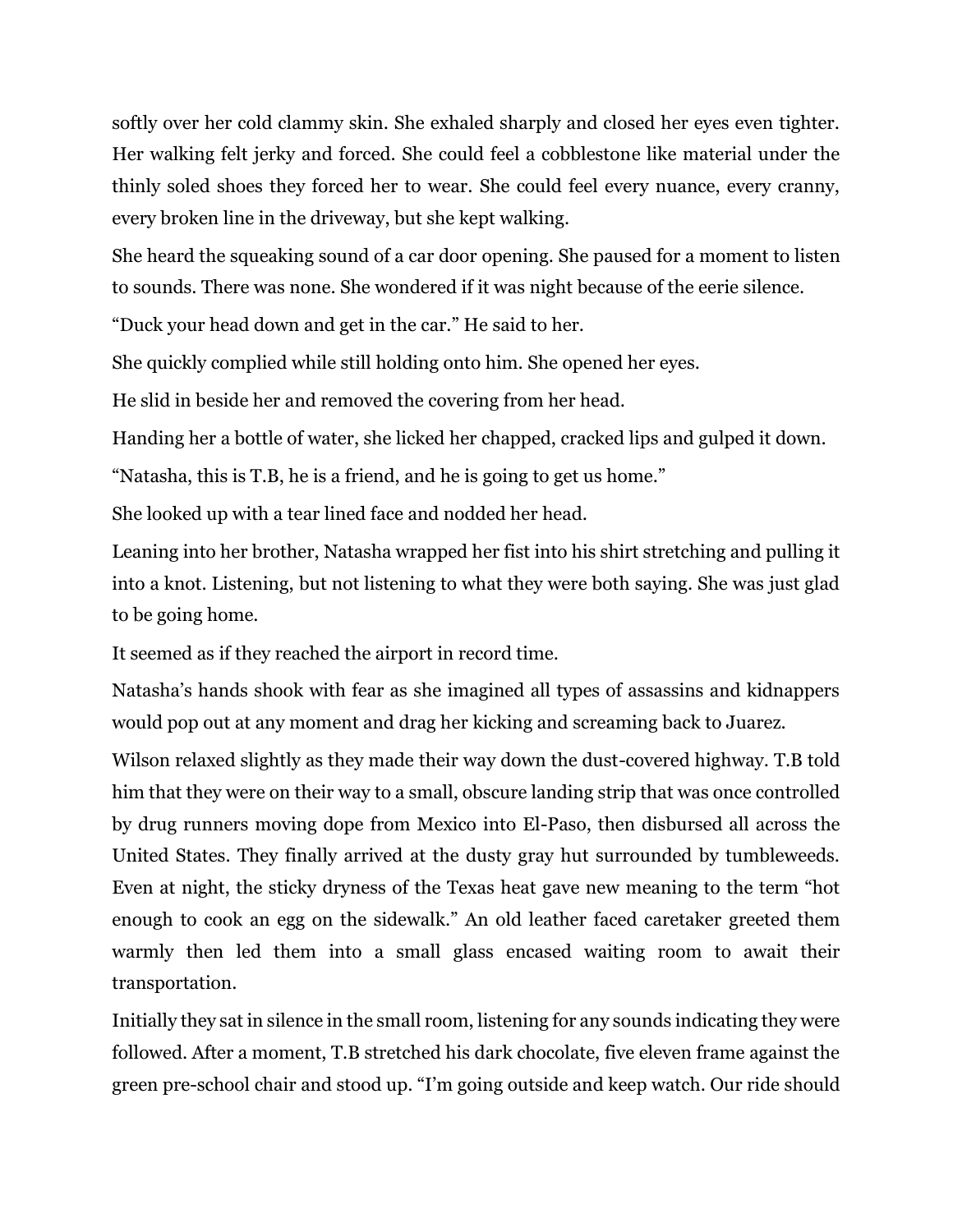be here soon." He drug his hand down his face, across his mustache, kissable lips and flattened over his beard. He turned and walked out of small doorway.

Wilson swallowed his sadness when he looked at his sister. He took in her emotionless face. Her pasty, pale complexion, hallowed out jaws and dry, cracked lips. He opened his mouth to speak, but could only utter a grunt in frustration and relief. He said a silent prayer of thanksgiving to God. Wilson leaned over, reached into his pocket, and pulled out his chap stick. He didn't know how much time passed when she finally glanced at him, "Want some Chap-Stick?" He asked trying to lighten the mood.

Her eyes glimmered a spark of recognition. To his surprise she reached out and took it out his hand, unscrewed the top, and applied the balm to her lips. She finally looked away from him and out the window. "Suppose he comes for us?" She made a noise a short intake of breathe.

Her fingers trembled when she reached out and grabbed a hold of his hand.

"Here." She flinched when he laid her head against his chest. "It will be okay," he tried to reassure her. His heart sank. "If he comes, I will kill him."

"Wilson, don't let him take me back." She started crying again tears dripped down her cheeks and soaked his shirt. He knew right then she was going to face a tough road ahead, but they would stick with her every step of the way.

"Our ride is about ten minutes out," the voice of T.B ricocheted inside the small glass enclosed metal building. The sounds of the small aircraft initially sounded like flies buzzing through the hot Texas heat. It circled around once, then twice before it landed. Wilson pulled his cell phone out of his pocket and alerted Shayla where to meet them. He tightly gripped Natasha's hand and boarded the small aircraft with T.B behind them. She felt a small sense of security that she had never needed before. She curled in tight against his body putting her head in the space between his chest and underarm.

Day turned into night and turned into day again. Wilson was energized, but exhausted. He hadn't slept in twenty-four hours. He looked down at Natasha still curled into a tight ball beside him. He looked over at T.B. "Thanks man."

"Anytime, bro." He leaned his head back against the cracked leather seat and closed his eyes.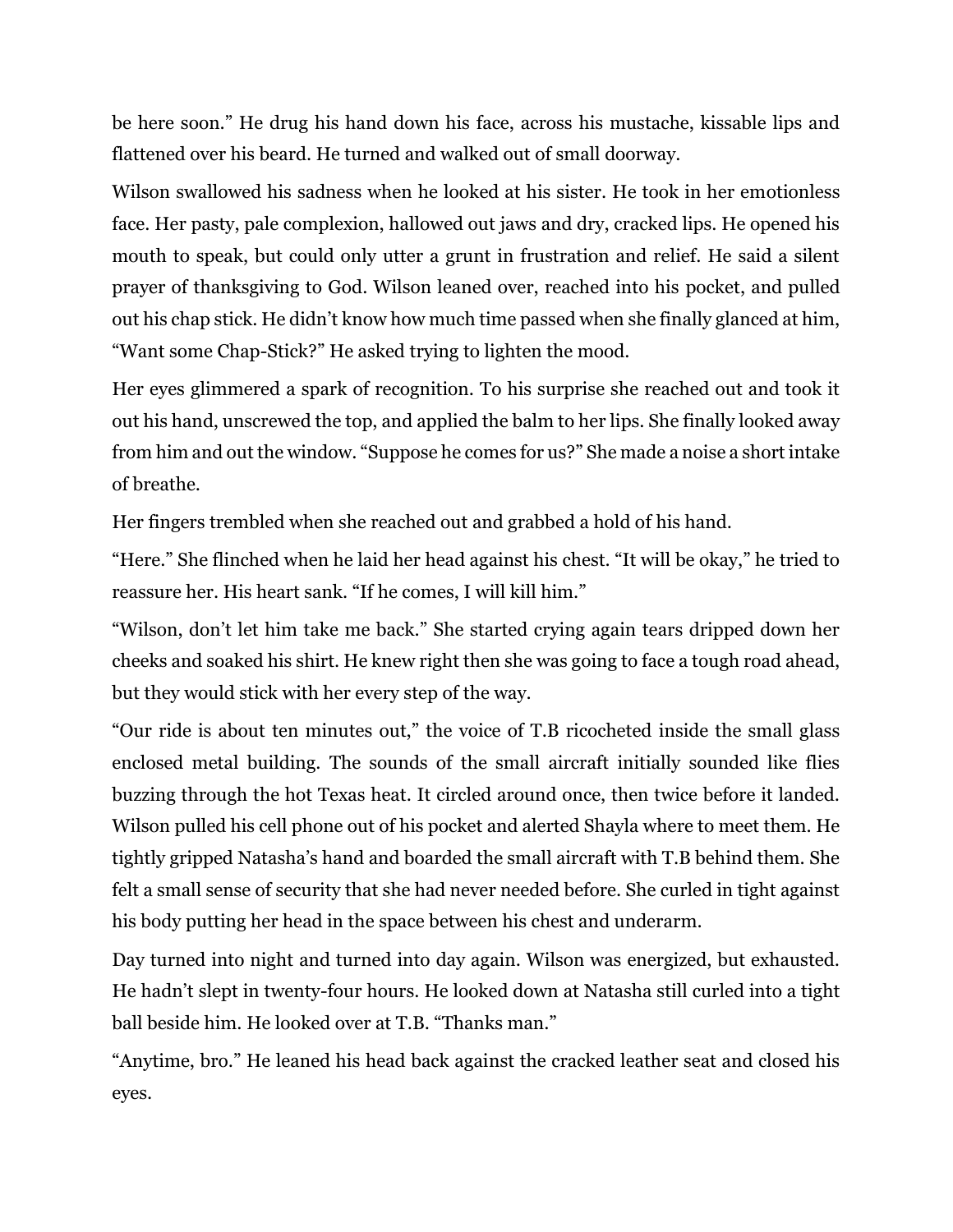$\sim$   $\sim$   $\sim$   $\sim$   $\sim$   $\sim$ 

Several hours later, Shayla slid her finger over the red end button on her phone and ended the call. Her heart thudded in her chest and images of Natasha and Wilson filled her mind. She pulled Wilson's truck out of the truck stop and unto highway fifty-four. She had no earthly idea of where she was going. She ignored the glare of the bright morning sun that threatened to blind her each time she looked at it. Her mind filled with more questions than answers, but she learned with Wilson its best at times to not ask any questions. The night he eased out after proposing to her at his family's cookout came to mind. She noticed he walked away from the cook out, past the garage, and down the driveway. That was weird, where was he going? She stood up and made her way down the same path he took and watched as he got into a black stretch limousine. She knew at that moment she needed to be praying. Whatever it was he was up to could land him in more trouble than just a departmental leave. She stood in front of the walkway praying, pleading, and interceding on his behalf. Before long once the sky tuned dusk, she could barely make him out as he walked down the sidewalk. The look of relief on his face gave him away. She knew in her spirit that he was up to something, so she just simply asked him and he told her. He was willing to do anything to get his sister back, even if it meant his life. She met his glance with silence, knowing she would give anything to help him.

The British sounding accent of the GPS told her up on the right she would reach her destination. She pulled around to the back side of the filth covered large windowless warehouse. She parked the truck and got out. Her expression spoke volumes about her concern. The doors of the warehouse made a nails on the chalkboard type of screech and then there they stood as if Captain Kirk transposed them to the spot. She swallowed the lump in her throat and ran to them. Her heart rate soared when she saw Natasha.

She grabbed her first, hugging, squeezing, and praising God. Then she felt it. Shayla took one step back and dropped her arms. "Oh, my God," she dropped her line of vision to Natasha's belly. Instinctively she placed the palm of her hand over the small baby bump that was now Natasha's stomach. "Oh, Honey, it's all right, Baby. You're home now."

Natasha recoiled from her touch and whispered, "Not a word, Shayla.". "Not a word to anyone about this." She pleaded

Shayla threw her arm over Natasha's shoulder, "Let's get out of here."